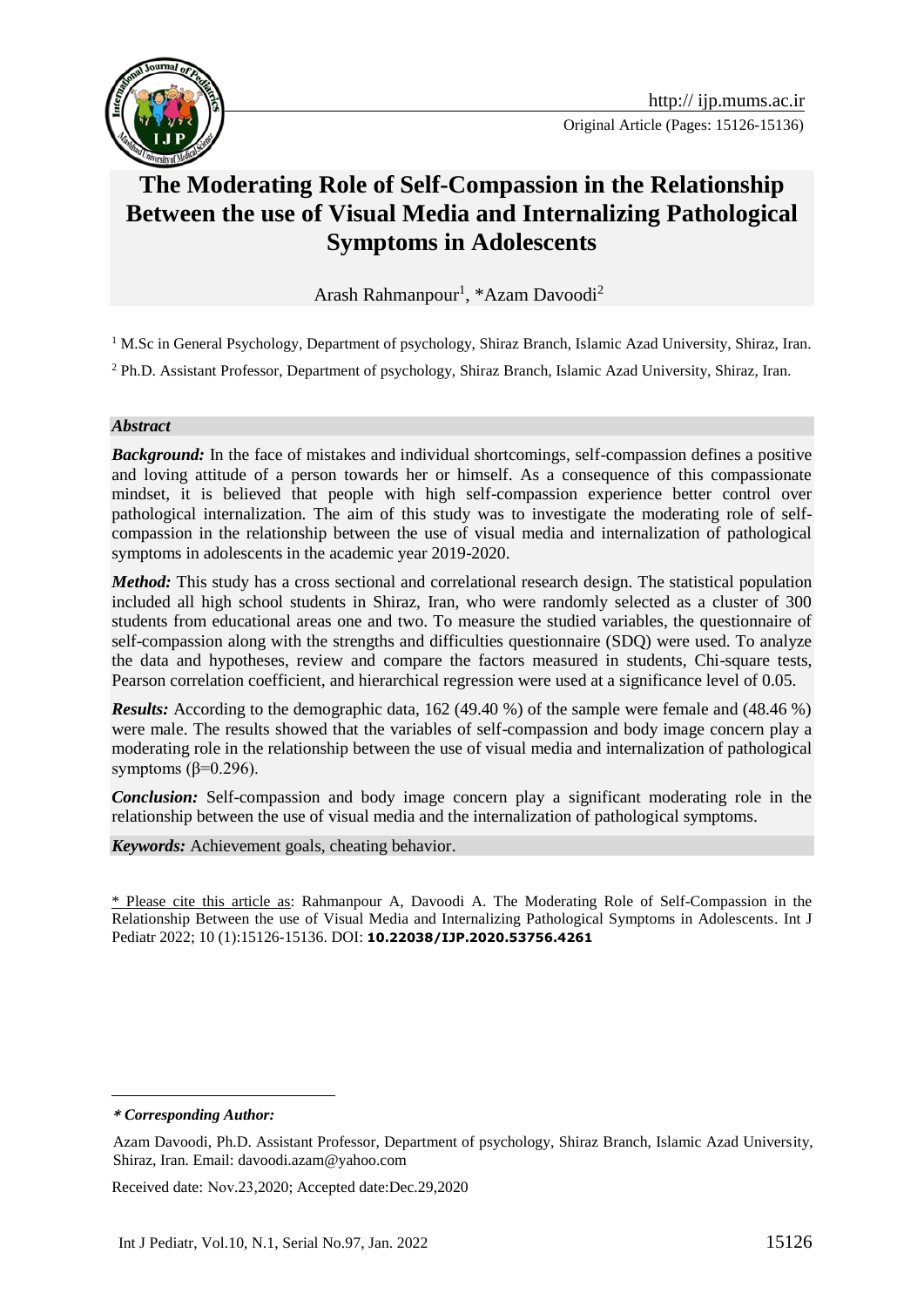# **1- INTRODUCTION**

Behavioral disorders are among the problems that are associated with negative educational, social, behavioral and health consequences in adolescence and affect the family and society. Today, one of the most important reasons for behavioral disorders, especially in adolescents, is the heavy use of social media. Excessive use of social networks is associated with negative psychological experiences such as depression, anger, irritability and stress (1). Despite the existence of various risk factors in the social networks, there are some other variables that prevent the occurrence of behavioral disorders and act as a barrier against the risks of internalizing mental disorders. Among these variables is self-compassion. Selfcompassion is defined as the positive emotion one has about oneself that prevents the negative consequences of self-judgment, isolation, and rumination (2). Self-compassion can play a role as a moderator between perceived stress and the internalization of pathological symptoms (3). A study by Linardon et al., (2020) showed that self-compassion modulates the relationship between appearance and over valuation  $(4)$ .

Linardon et al., (2019) showed that compassion itself is inversely related to perceived stress, depressive symptoms and anxiety. Adolescents with high selfcompassion showed lower levels of stress, depression, and perceived anxiety symptoms than adolescents with low selfcompassion (3), but the tripartite interaction among perceived selfcompassion, perceived stress, and gender was not significant. This indicates that the moderating effect of self-compassion did not differ by gender, though it was slightly higher in men  $(2)$ .

Along with the consideration of the risk factors of social networks and visual media, their positive role and performance in daily life and social relationships cannot

be denied; so, by identifying the risk factors and strengthening the positive psychological variables, we can make better use of these media in order to help people's well-being. It can be said that behavioral disorders can also negatively affect a person's emotional and behavioral responses, self-care, social relationships and personal adjustment (5). So far, various classifications for behavioral disorders have been made, but the most commonly the behavioral disorders are placed in two categories: internalization and externalization. The results of studies have shown that the syndrome of internalization and externalization is strongly associated with negative consequences such as decreased internal performance during adolescence (3), drug abuse (6) and academic problems such as difficulty in academic achievement (7). There are different factors leading to the development and internalization of behavioral disorders (3).

Anari (2014), in a study entitled "Life Satisfaction, internalized and externalized disorders among social network users and non-users", with the aim of achieving the effect of long-term use of social networks on internalized and externalized disorders and their level of satisfaction with life. The results of this study showed that the girls who used social networks too much were more exposed to internalized symptoms. In addition, the boys who spent long hours on social networking sites reported lower life satisfaction. Overall, the results showed that the adolescents in the experimental group reported more internal structural problems (depression, anxiety and physical complaints) and less life satisfaction (8). In today's modern world with the evolution of mass communication tools, individual and collective attitudes and behaviors have also undergone changes. Mass communication tools include virtual social visual media including Instagram, Facebook and SnapChat. Research has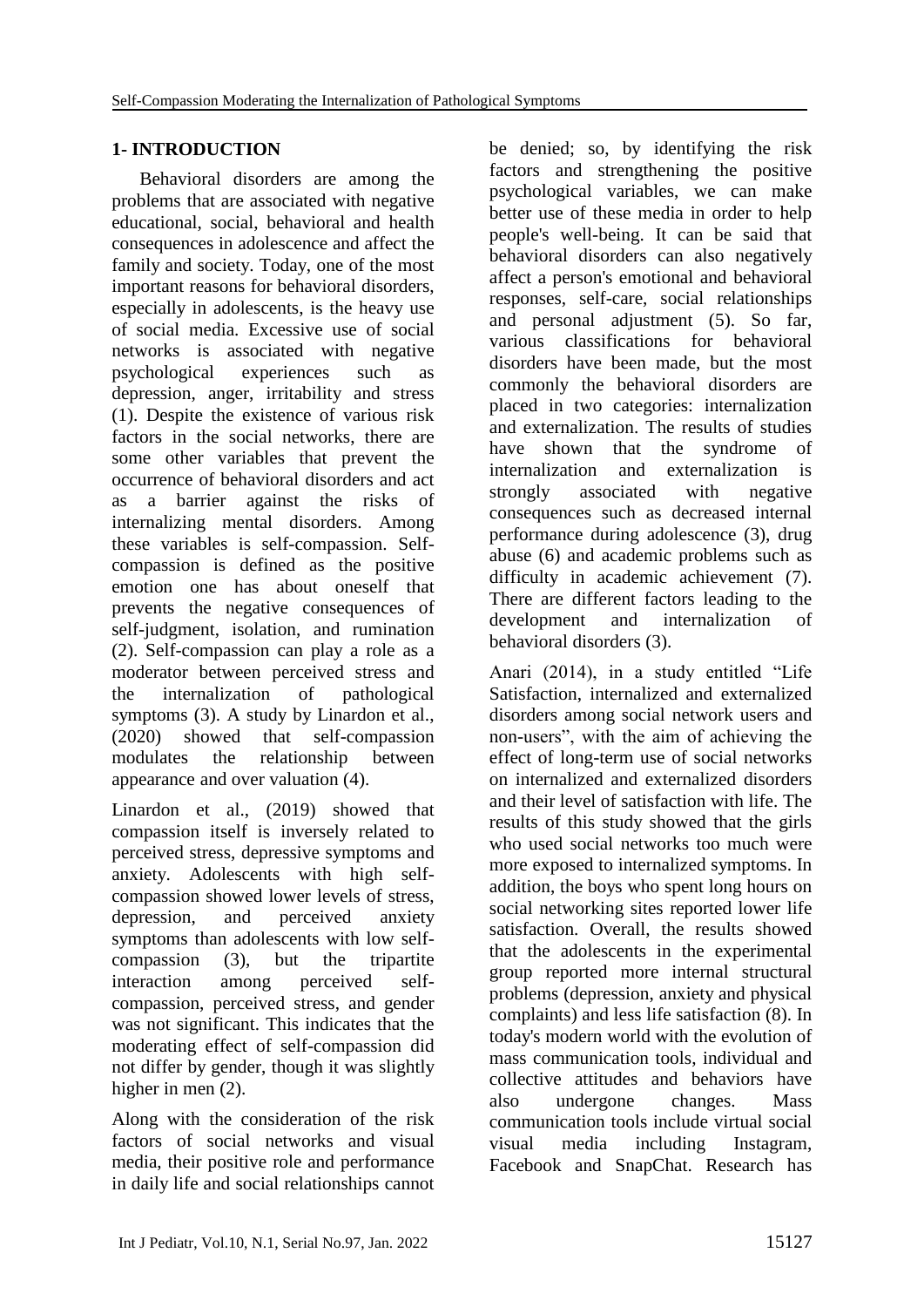shown that Facebook is the most popular (with more than 2 billion active users) among social operating systems and is one of the most widely used social media (9). However, some other highly intuitive social media operating systems such as Instagram and SnapChat have recently become increasingly popular, especially among young people (10). Maples-Keller et al. (2017) showed that excessive use of the Internet, especially social networks, is associated with negative psychological experiences such as depression, anger and irritability, and stress (11). The findings of

Wegmann and Brand (2019) showed that the more the use of virtual sites, the lower the mental health of students (12). Given the above, it can be said that variables such as self-compassion, as a positive psychological variable, can prevent the internalization of pathological symptoms. Thus, the purpose of this study was to investigate the moderating role of selfcompassion in the relationship between the use of visual media and internalization of pathological symptoms in adolescents (**Fig. 1**).



**Fig. 1:** Conceptual model of the research Method

### **2- MATERIALS AND METHODS**

#### **2-1. Study design and population**

This study has a correlational research design. The study population consisted of all male and female students, between the ages of 14 - 16, who were studying in the first semester of the academic year 2019- 2020, in Shiraz. The sample size was determined as 300 male and female students according to Cochran's formula, which is used to give an explanation for the results regarding the probability distributions of statistics (with parameters:  $\alpha = 0.05$ ,  $d = 0.03$ ), using a multistage sampling method.

### **2-2. Measuring tools: validity and reliability**

To measure the studied variables، the selfreport questionnaire of self-compassion and [the strengths and difficulties](https://link.springer.com/article/10.1007/s00787-003-0298-2)  [questionnaire \(SDQ\)](https://link.springer.com/article/10.1007/s00787-003-0298-2) were used.

### **a) [The strengths and difficulties](https://link.springer.com/article/10.1007/s00787-003-0298-2)  [questionnaire \(SDQ\)](https://link.springer.com/article/10.1007/s00787-003-0298-2)**

This questionnaire was developed by Goodman in 1997 in the United Kingdom based on the ICD-10 diagnostic criteria and is used for ages 3-16 (13). It has five subscales of emotional symptoms, behavioral problems, attention deficit hyperactivity disorder, communication problems with peers, and sociable behaviors (child strengths). Of course, there are 5 additional questions to measure the duration of the problems and the amount of anxiety they cause, their effects on the child's and adolescent's functions in relation to family life, relationships, friends, classroom learning and recreational activities; and it has one question to measure the possible effect of the measured behavioral problems on the lives of the others (13). 4 of the mentioned subscales measure clinical signs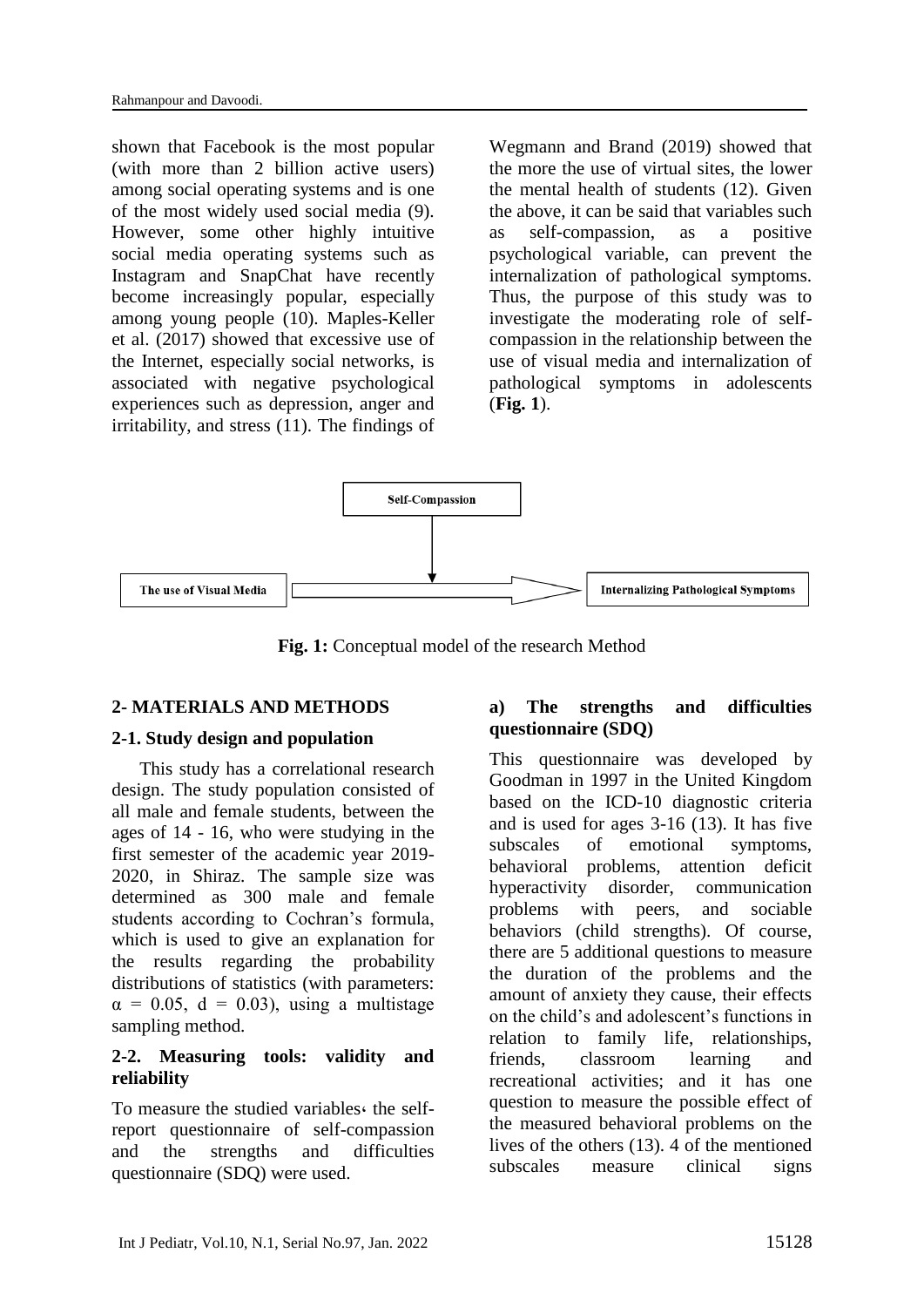(problems) and the other measures societal behaviors (strengths). These scales include the following: *Emotional symptoms* including physical symptoms such as headache, nausea and vomiting, worry, sadness and crying, dependence on others in new situations, loss of self-confidence and having a lot of fear and panic. *Behavioral disorder* includes behaviors such as stealing, lying, bullying and arguing with others, disobeying parental orders, and fighting with others. *Hyperactivity disorder* includes restlessness, restlessness, inability to focus and distraction, not thinking about things before doing them, and inability to finish things. *Problems with peers* include isolation, playing alone, not having at least one good friend, not being popular with friends, being bullied and having better relationships with people older than oneself. *Community-friendly behavior* includes respecting the feelings of others, sharing food and personal belongings with others, being kind to younger children, and volunteering to help others (14). There is a score on each of these subscales and an overall behavioral disorder score, which is the sum of the scores of the clinical subscales, i.e. scores 1 to 4 (15). To select each of the incorrect options, to some extent correct and completely correct, scores of zero, one and two are given, respectively. It is worth noting that some expressions are scored in reverse (15).

In general, this scale is scored according to **Table 1** below.

| Scale                           |                  | How to score based on the subject's answer |               |                 |  |  |
|---------------------------------|------------------|--------------------------------------------|---------------|-----------------|--|--|
|                                 | Question numbers | False                                      | Somewhat true | Absolutely true |  |  |
|                                 | 3                | $\boldsymbol{0}$                           |               | $\overline{2}$  |  |  |
| <b>Emotional symptoms</b>       | 8                | $\mathbf{0}$                               |               | $\overline{2}$  |  |  |
|                                 | 13               | $\boldsymbol{0}$                           |               | $\overline{2}$  |  |  |
|                                 | 16               | $\boldsymbol{0}$                           |               | $\overline{2}$  |  |  |
|                                 | 24               | $\boldsymbol{0}$                           |               | $\overline{2}$  |  |  |
|                                 | 5                | $\boldsymbol{0}$                           |               | $\overline{2}$  |  |  |
|                                 | $\overline{7}$   | $\overline{c}$                             |               | $\overline{0}$  |  |  |
| Conduct problems                | 12               | $\boldsymbol{0}$                           |               | $\overline{2}$  |  |  |
|                                 | 18               | $\overline{0}$                             | 1             | $\overline{2}$  |  |  |
|                                 | 22               | $\boldsymbol{0}$                           |               | $\overline{2}$  |  |  |
|                                 | $\overline{2}$   | $\mathbf{0}$                               |               | $\overline{2}$  |  |  |
|                                 | 10               | $\boldsymbol{0}$                           |               | $\overline{2}$  |  |  |
| <b>ADHD</b>                     | 15               | $\mathbf{0}$                               | $\mathbf{1}$  | $\overline{2}$  |  |  |
|                                 | 21               | $\overline{2}$                             |               | $\overline{0}$  |  |  |
|                                 | 25               | $\overline{c}$                             |               | $\overline{0}$  |  |  |
|                                 | 6                | $\overline{2}$                             |               | $\overline{2}$  |  |  |
|                                 | 11               | $\overline{2}$                             |               | $\overline{0}$  |  |  |
| Problems with peers             | 14               | $\overline{c}$                             | 1             | $\overline{0}$  |  |  |
|                                 | 19               | $\boldsymbol{0}$                           |               | $\overline{2}$  |  |  |
|                                 | 23               | $\mathbf{0}$                               |               | $\overline{2}$  |  |  |
| Socially desirable<br>behaviors | 1                | $\mathbf{0}$                               |               | $\overline{2}$  |  |  |
|                                 | $\overline{4}$   | $\mathbf{0}$                               |               | $\overline{2}$  |  |  |
|                                 | 9                | $\boldsymbol{0}$                           |               | $\overline{2}$  |  |  |
|                                 | 17               | $\boldsymbol{0}$                           |               | $\overline{2}$  |  |  |
|                                 | 20               | $\boldsymbol{0}$                           |               | $\overline{2}$  |  |  |

**Table-1:** [The strengths and difficulties questionnaire \(SDQ\)](https://link.springer.com/article/10.1007/s00787-003-0298-2) scoring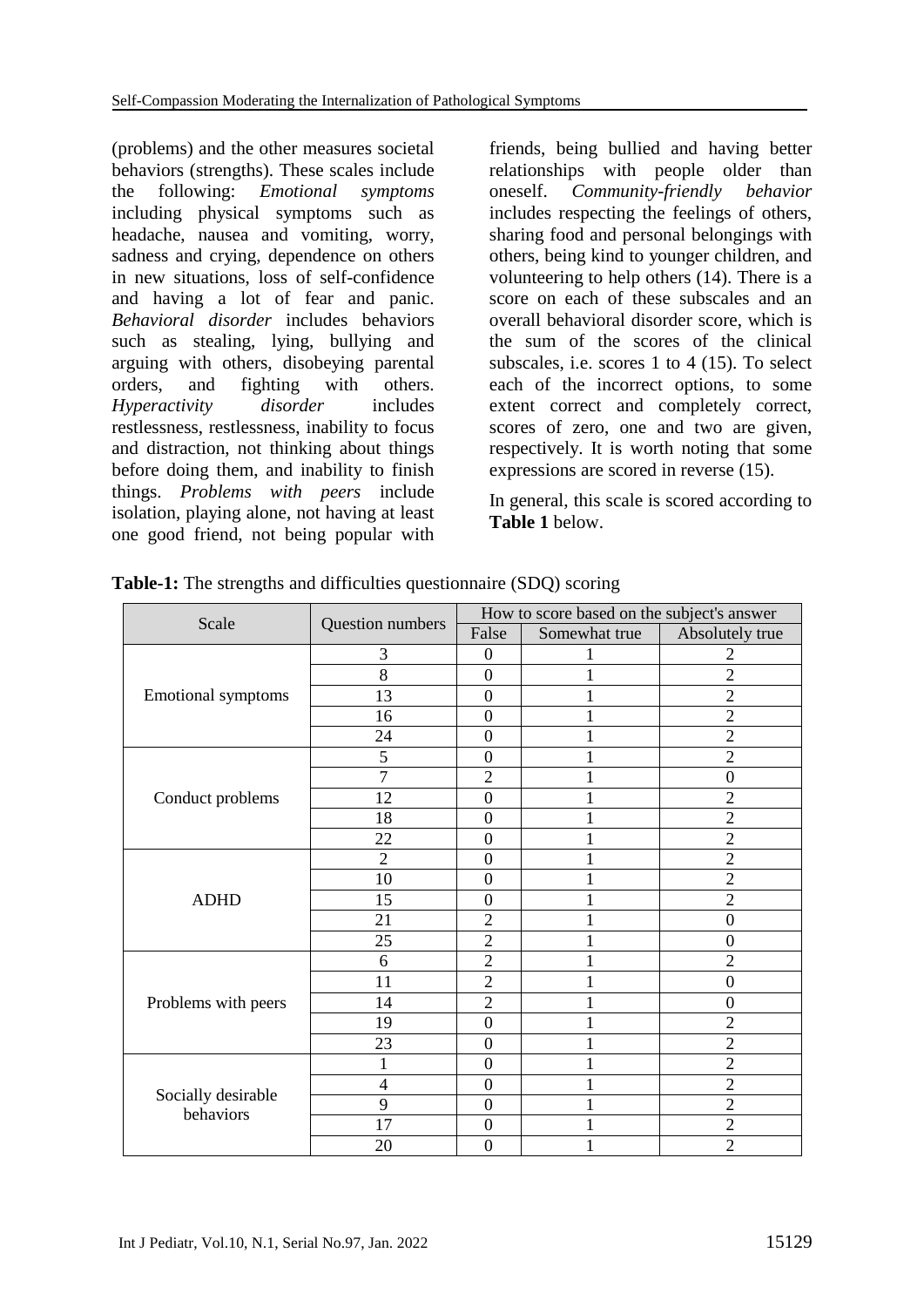If the subject answers question 26 negatively, the rest of the questions will not be graded and the subject's effect score will be zero. But if he answers this question in the affirmative form, the impact score will be added to the sum of the scores obtained in questions 28, 29a to 29d and 30. It is said that this score indicates the effect of behavioral disorder symptoms on the subject's performance in different areas. As shown in **Table 2**, according to Goodman (1997), a score of 2 or higher in the score section indicates that the effect of the symptoms on that particular area is abnormal. Score one is considered as the border and zero as normal. An abnormal score indicates that the subject's behavioral disorder has had a significant negative effect on his/her academic, family, and personal performance, communication with friends, and/or recreational activities (14).

**Table-2:** SDQ Scorecard for reporting the results

| Scale                                           | Abnormal     | <b>Borderline</b> | Normal     |  |
|-------------------------------------------------|--------------|-------------------|------------|--|
| Overall score in the questionnaire              | $20$ to $40$ | 16 to 19          | 0 to 15    |  |
| (total scores of clinical scales)               |              |                   |            |  |
| <b>Emotional symptoms</b>                       | 7 to 10      | 6                 | $0$ to 5   |  |
| Conduct problems                                | $0$ to $10$  | 4                 | $0$ to $3$ |  |
| <b>Attention Deficit-Hyperactivity Disorder</b> | 4 to 10      | 6                 | $0$ to 5   |  |
| Problems with peers                             | 6 to 10      | $4$ to 5          | $0$ to $3$ |  |
| Socially desirable behaviors                    | $0$ to 4     |                   | 6 to 10    |  |

Mohammadi et al. (2013) reported the overall reliability obtained for the selfreport questionnaire with Cronbach's alpha coefficient of 0.67 and for subscales from 0.34 to 0.56 (15). Cronbach's alpha of this questionnaire in the present study was 0.68.

### **b) The Self-Compassion Scale**

The Self-Compassion Questionnaire (SCS) was developed by Neff in 2003 (16). This scale has 26 items with a five-point Likert scale (almost never (1) to almost always (5)), with questions such as: "I judge my mistakes and inadequacies and I do not approve of them; when I think about my inadequacies, I do not acknowledge them; and when I think about my inadequacies, I feel more alone and I think I am different from the rest of the world." This scale has 6 subscales, kindness to oneself (19, 26, 12, 23, 5); Self-judgment (2, 20, 24 and 6); to consciousness (16, 1, 21, 11 and 8); Extreme cloning (10, 7, 15, 3); Human commonalities (25, 4, 13, 18); and

isolation (17, 22, 14, 9). This questionnaire has three bipolar measurments of selfkindness against self-judgment; Common humanity against isolation; and consciousness against extreme imitation (16). These 6 subscales together explain the total variance. In this questionnaire, the minimum possible score is 26 and the maximum is 130. For the scores between 26 and 44, the level of self-compassion is considered low. Scores between 44 and 88 indicate a moderate self-compassion. And score higher than 8 represent a high level of self-compassion. Neff (2016) reported high validity and reliability values for this scale. Its overall Cronbach's alpha reliability was reported as 0.92; all of the subscales had good internal consistencies (0.75 to 0.81). And the reliability of the two-week retest was 0.93. In addition, the scale has a relatively high degrees of convergent and divegent validities (17). Furtheremore, in the study by Kord  $\&$ Pashasharifi (2014), the Cronbach's alpha reliability of the questionnaire has been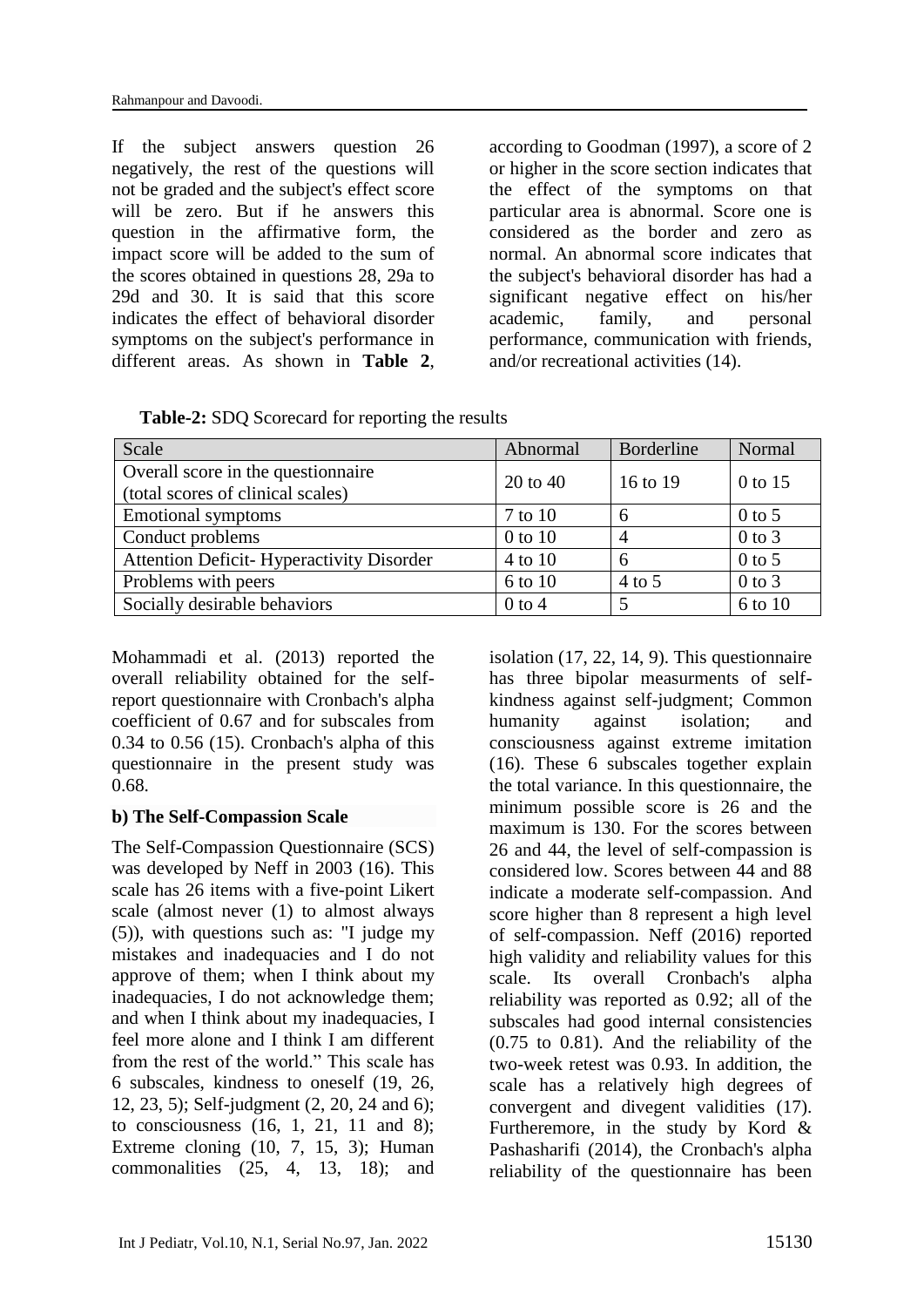found to be above 0.70 (18). In the present study, the Cronbach's alpha of this questionnaire was 0.70.

### **c) The rate of use of visual media**

To assess visual media usage, the participants were asked to report their hours of using visual media during the day, which here is exclusively Instagram.

# **2-3. Intervention**

The statistical population of the study included adolescent boys and girls aged 14-16 years old studying in public high schools of Shiraz, in 2019-2020; among whom 300 individuals were selected through available sampling, using the Cochran's formula.

For this purpose, we referred to the Education Department and obtained a permit and introduction to the four districts of the city. Next, in multi-stage clusters, districts two and one were randomly selected from the four educational districts of Shiraz. Then, ten girls' schools and ten boys' schools were randomly selected from each district, reaching a total of forty schools for taking the tests. Due to the outbreak of Coronavirus 19 and school closures, the questionnaires were prepared in PDF format and Portable Document Format (WORD) and were provided to school principals and counselors. School principals and counselors administered the questionnaires by placing them in the WhatsApp groups of the students.

The students sent the questionnaire responses to the principals and consultants or directly to the researcher. School principals and counselors sent the filled questionnaires they had received to the researcher, via WhatsApp messengers. Out of 400 questionnaires sent to the students, a total of 320 questionnaires were sent to the researcher by school principals, counselors, and students. 20 questionnaires were excluded from the study due to incompleteness, which led to 300

ultimately remaining questionnaires, including 193 readable questionnaires for girls and 107 readable questionnaires for boys. In other words, the study included 64.33% girls and 35.67% boys.

### **2-4. Ethical considerations**

This article is the result of the student's dissertation in the general psychology of the Islamic Azad University of Shiraz and has the code of ethics IR.IAU.SHIRAZ.REC.1399.019 from the Ethics Committee of the Islamic Azad University of Shiraz. The objectives of the research and the need for its implementation were explained to the officials. Confidentiality of all information obtained from the participants was guaranteed and for this purpose, their names are not mentioned. The results of this research will be provided to the officials in the research units if they wish. Other ethical considerations included the informed consent and voluntary participation of the subjects in the research, the right to withdraw from the research, non-disclosure of information, privacy, confidentiality, and avoidance of harm and avoidance of discrimination.

### **2-5. Inclusion and exclusion criteria**

The inclusion criterion was being a senior high school student, and studying in a governmental high school. Students not being inclined to respond to the questionnaires or not having responded to all of the 3 questionnaires were excluded.

### **2-6. Data Analyses**

In this study, descriptive statistics, tables, and graphs were used to express the observations, the frequencies and distributions. An assessment of the normality of data is a prerequisite for many statistical tests because normal data is an underlying assumption in parametric testing. The Kolmogorov – Smirnov test (including statistical tests) was used to assess normality. To analyze the data and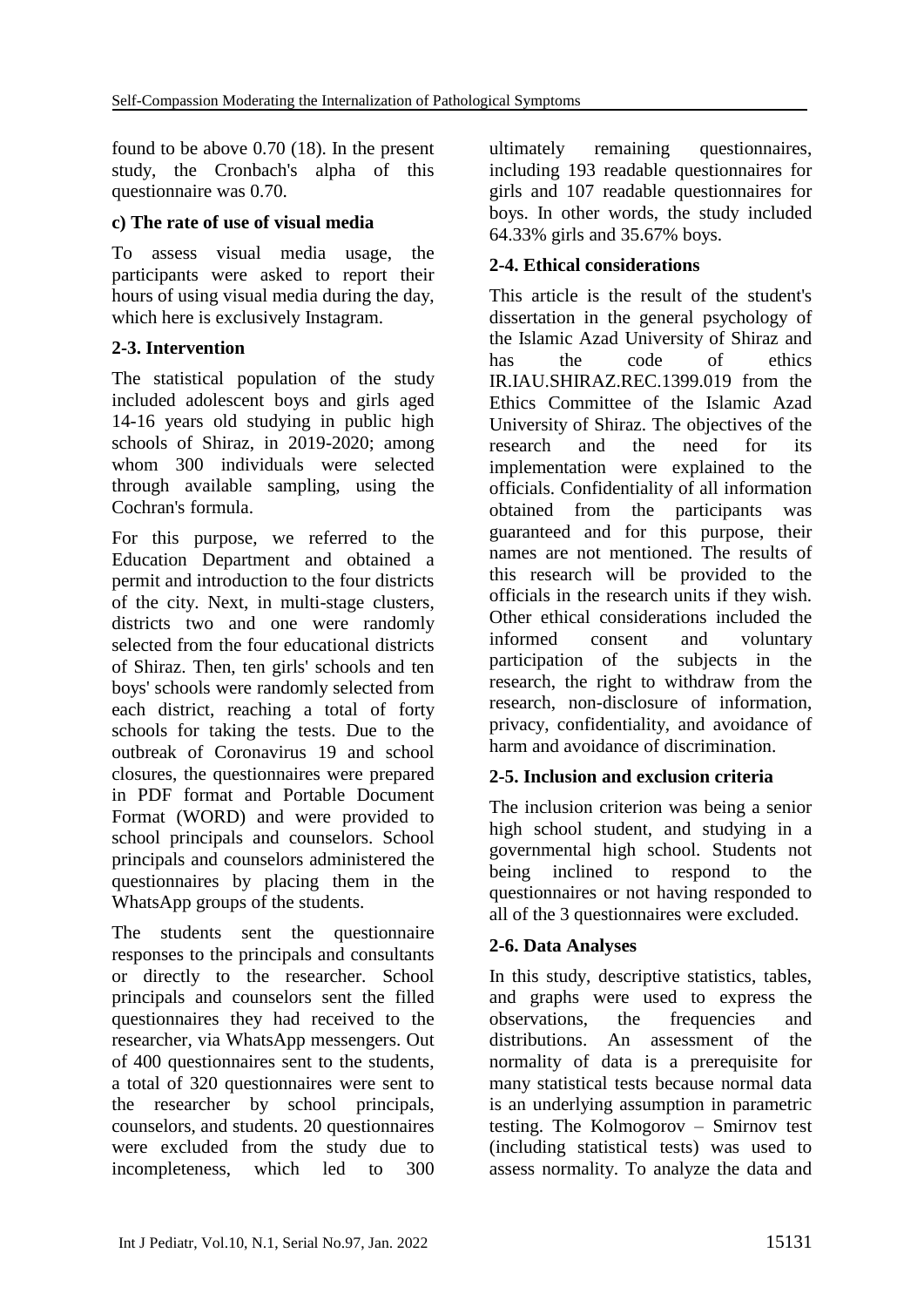hypotheses, and to compare the measured factors among the students, Chi-square tests, Pearson correlation coefficient, and hierarchical regression at the significant level of 0.05 were used by SPSS software version 22.

#### **3- RESULTS**

The demographic data analysis showed that 162 (49.40 percent) of the students in the study group were female and (48.46 percent) male. Other demographic characteristics can be seen in **Table 3**.

| Variables                | Frequency          | Percent |     |       |
|--------------------------|--------------------|---------|-----|-------|
| Gender                   | Boy                |         | 107 | 35.7% |
|                          | Girl               |         | 193 | 64.3% |
| Frequency of             | Lower than 2 hours | Boy     | 51  | 47.7% |
|                          |                    | Girl    | 86  | 44.6% |
| cyberspace usage<br>time | Higher than 2      | Boy     | 56  | 52.3% |
|                          | hours              | Girl    | 107 | 55.4% |

**Table-3:** Frequency of gender and cyberspace usage time among the students,  $n=300$ 

The results of investigating the students' cyberspace usage time showed that 45.7% of the total number of students, including 44.6 girls and 47.7 boys, use cyberspace for less than two hours. The results also showed that the difference between the two genders' duration of cyberspace use was not statistically significant and the duration of use was almost the same in both genders  $(P> 0.05)$ . The degrees of internalizing the symptoms are presented in **Table 4**, below.

| <b>SDQ</b> | Boy           | Girl         |
|------------|---------------|--------------|
| Normal     | $12(11.2\%)$  | $24(12.4\%)$ |
| Border     | $6(5.6\%)$    | 23(12%)      |
| Abnormal   | 89(83.2%)     | 146(75.6%)   |
| Total      | 107           | 193          |
| Compassion | Boy           | Girl         |
| Low        | $\theta$      | $\theta$     |
| Medium     | $104(97.2\%)$ | 187(96.9%)   |
| Up         | $3(2.8\%)$    | $6(3.1\%)$   |
| Total      | 107           | 193          |

**Table-4:** Frequency of SDQ mean scores in the two genders

Investigating the degree of internalization of pathological symptoms, it was revealed that 75.6 girls and 83.2 boys have abnormal levels of internalization of pathological symptoms (**Table 4**). However, the degrees of internalizing the symptoms are not significantly different between the two genders  $(P> 0.05)$ . Regarding the results of self-compassion, as it is shown in **Table 4,** 96.9 girls and 97.2 boys have average self-compassion. Also, the two genders were not significantly different in self-compassion  $(P> 0.05)$ . The moderating effect of selfcompassion is also investigated through the hierarchical regression, shown in **Table 5**, below.

The results presented in **Table 5** show that the effect of self-compassion interaction in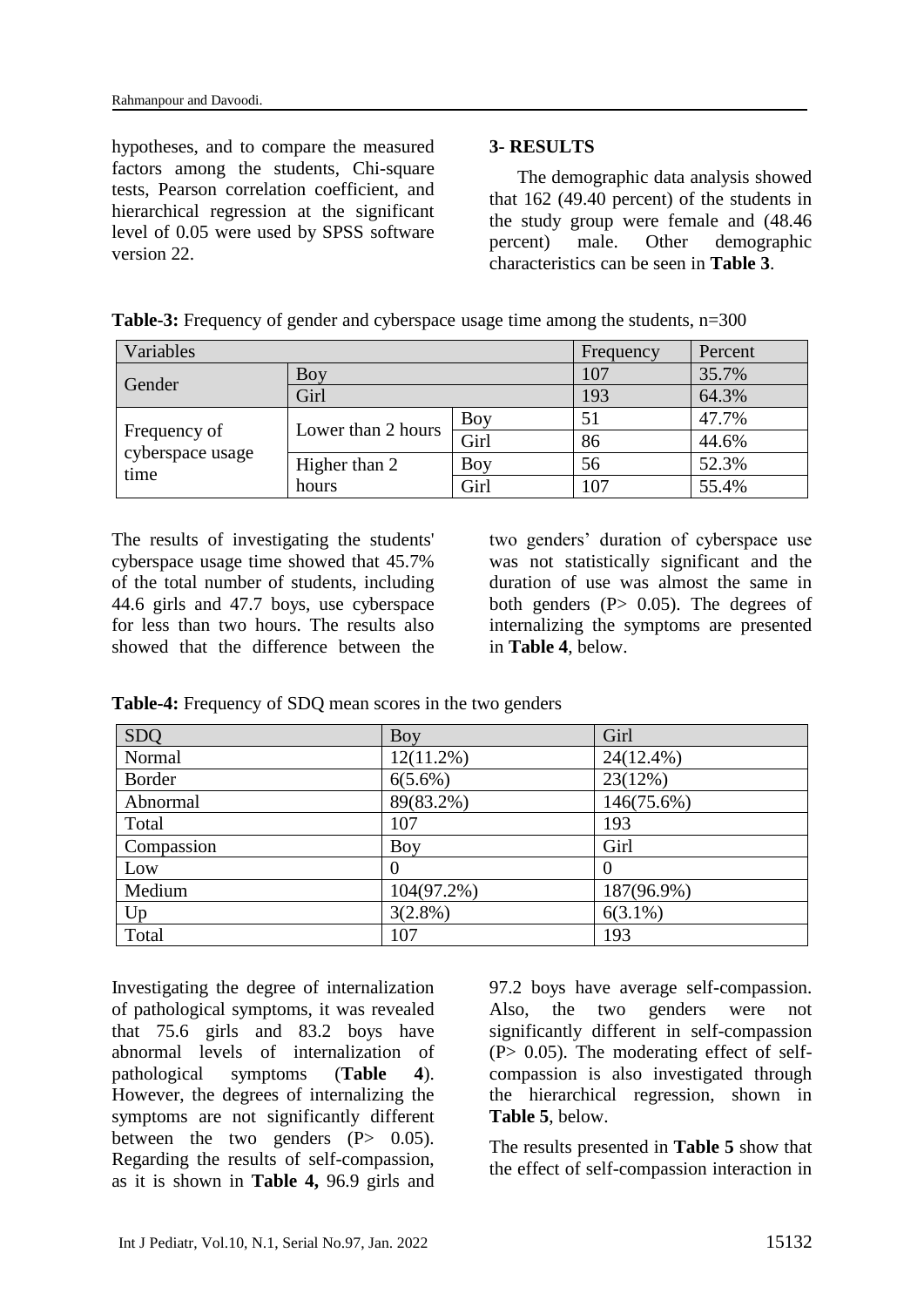the second stage is significant at the alpha level of 0.05 and the score of selfcompassion has a moderating effect on the relationship between the use of visual social media and internalization of symptoms. These results mean that the intensity of the relationship between internalizing the symptoms and the time duration of using visual media varies at different levels of the total selfcompassion score. Therefore, according to the results, it can be stated that the self-

compassion modulator has reduced the intensity of the relationship between the use of visual media and internalization of pathological symptoms, since as shown in **Table 5.** self-compassion  $(8 = 0.296)$  can predict 0.088 of the variance of the criterion variable, i.e., internalization of pathological symptoms in adolescents; and can positively predict the internalization of pathological symptoms in adolescents at a significant level of 0.01.

**Table-5:** Results of the hierarchical regression examining the moderating effect of selfcompassion

| stage                       | Predictor<br>Variables           | B     | Standard<br>Error | β                        | T     | P-value | Summary of model        |              |
|-----------------------------|----------------------------------|-------|-------------------|--------------------------|-------|---------|-------------------------|--------------|
|                             |                                  |       |                   |                          |       |         | $F = 28.647$            | $R=0.296$    |
|                             | Fixed                            | 7.871 | 3.212             | $\overline{\phantom{a}}$ | 2.451 | 0.015   | $df=2$<br>$P \le 0.001$ | $R2 = 0.088$ |
|                             | Visual media                     | 0.451 | 0.087             | 0.328                    | 6.517 | 0.000   |                         |              |
|                             | Self-compassion                  | 0.234 | 0.044             | 0.296                    | 5.352 | 0.000   |                         |              |
| $\mathcal{D}_{\mathcal{L}}$ |                                  |       |                   |                          |       |         | $F = 20.419$            | $R = 0.311$  |
|                             | Fixed                            | 5.482 | 4.287             | $\overline{\phantom{a}}$ | 1.748 | 0.000   | $Df=3$                  |              |
|                             |                                  |       |                   |                          |       |         | $P \le 0.001$           | $R2=0.097$   |
|                             | Visual media                     | 0.419 | 0.09              | 0.288                    | 4.254 | 0.028   |                         |              |
|                             | Visual media*<br>Self-compassion | 0.061 | 0.358             | 0.089                    | 2.547 | 0.017   |                         |              |

### **4- DISCUSSION**

The aim of this study was to investigate the moderating role of selfcompassion in the relationship between the use of visual media and internalization of pathological symptoms among male and female adolescents. The results showed that the effect of self-compassion interaction in the second stage was significant at the alpha level of 0.05 and the score of self-compassion had a moderating effect on the relationship between the use of visual social media and internalization of pathological symptoms. These results confirm that the intensity of the relationship between internalizing symptoms and the use of social visual media varies at different levels of total self-compassion score.

Research has shown that self-compassion is always positively associated with positive emotions, well-being, life satisfaction and social relationships (4-6). It is also negatively associated with depression, anxiety, rumination, and maladaptive perfectionism. procrastination, and avoidance strategies (19). Evidence suggests that selfcompassionate people have better mental health (16). MacBeth and Gumley (2012) performed a meta-analysis of the relationship between self-compassion and psychopathology, which showed strong and repetitive results from the relationship between high self-compassion and low levels of mental disorders, and conversely, low self-compassion was associated with high levels of psychological trauma (20).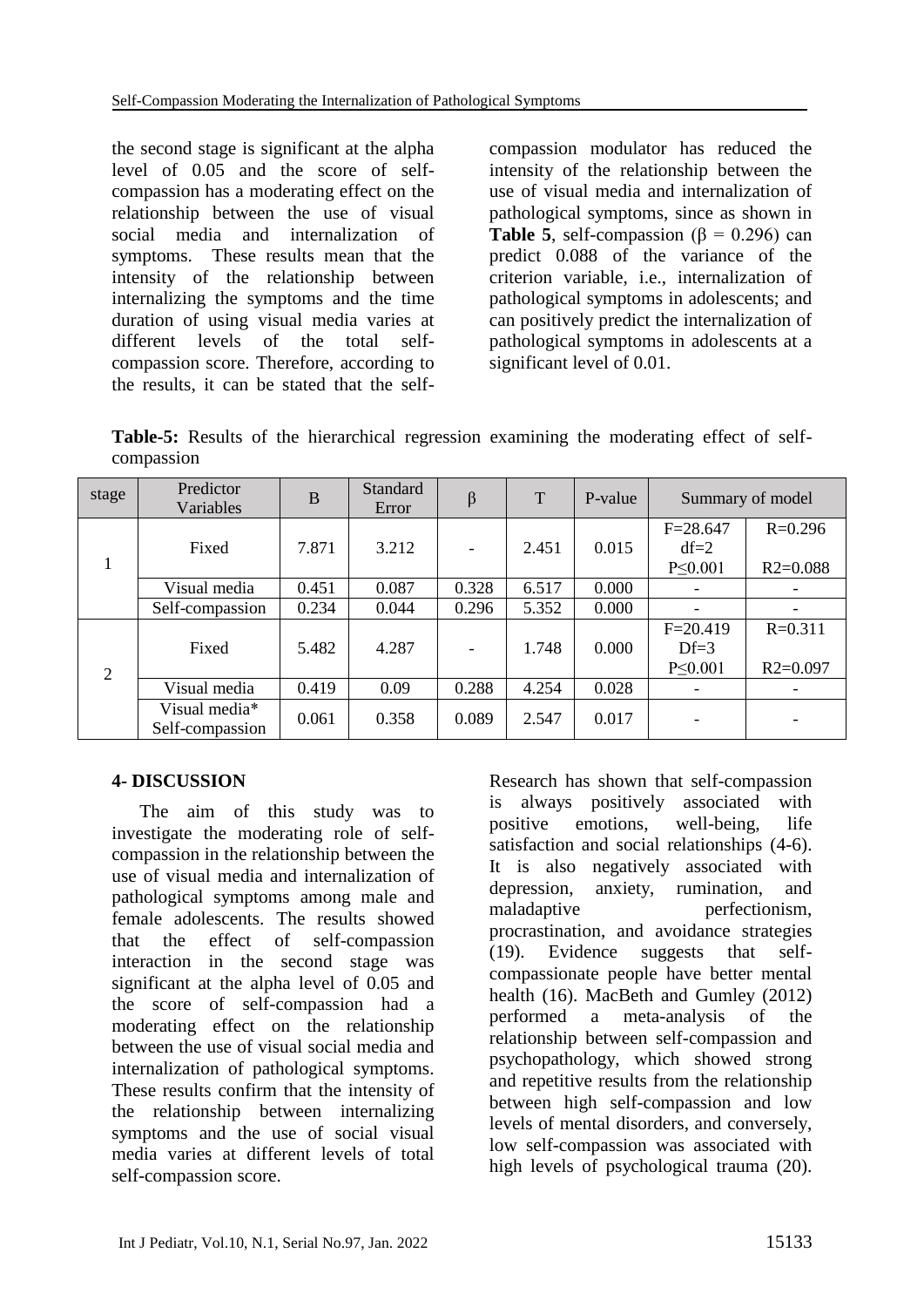In fact, a high level of affection is like a blow to the symptoms of a mental disorder, and also a low level of psychological damage and distress facilitates the attitude of affection towards oneself (4, 5). Based on the findings of Leary et al. (2007), one's self-compassion when s/he faces real negative events, recalls past negative events, or imagines negative events leads to lower levels of negative emotions and facilitates her/his ability to cope with negative emotions. People with high self-esteem are more likely to accept their role and responsibility in negative events, but are less likely to chew on negative events and, as a result, experience less negative emotions in the face of their mistakes (21).

The result of the present study indicating the moderating effect of self-compassion in the relationship between the use of social visual media and the internalization of pathological symptoms is consistent with the findings of other studies in this field (6-8).

In fact, self-compassion can be considered as an emotion regulation strategy that does not prevent the experience of annoying and unpleasant emotions, but tries to accept emotions in a kind way, so negative emotions change into positive emotions and the person finds new ways to deal with them (22). People who have been deprived of attachment and affection have been under different threats; generally, react with shame and self-destruction in the face of emotional sufferings. Shame, embarrassment and self-criticism or selfblame are at the core of many mental disorders. They stop their ability to heal and manage emotion. Managing negative emotions requires a sense of calmness, social interaction, and emotional support. The self-compassion approach is an integrated, multidimensional approach that has emerged from the evolution of social psychology, developmentalism, the Buddhist school, and the neuroscience

process. One of its key principles is the use of "training for compassionate attention and thinking", which is possible through the effort and development of loving, healthy and calm experiences through selfcompassion (16). As Gilbert (2005) states, compassion helps to activate one's selfrelief system (which is physiologically related to the parental care system) and thus reduces negative emotions and withdrawal in individuals (23). Saeedi et al. (2012), in a study showed that inculcating compassion to self, compared to inculcating self-worth, can be more effective in reducing the negative emotions aroused after recalling the experience of error (feelings of shame, guilt and other unpleasant emotions (24).

### **4-1. Study Limitations**

This research faced some limitations in regard to the personal distribution of the questionnaires, due to the epidemic outbreak of Corona Covid virus 19 and the closure of all schools. The researcher thinks that the anxiety caused by the epidemic of the disease and also the lack of supervision of the examiner may have been effective in answering the questions. There may be inaccuracies and dishonesty in answering the questions, due to the use of self-report tools (questionnaires) from which it is less possible to deduce reasoned results than from other tools. This research can be examined in larger samples and in different age groups. Other variables such as cultural role can also be explored in the manner and effect of media use. And it can be re-examined in the normal conditions of society and the absence of epidemic diseases.

### **5- CONCLUSION**

Self-pity and concern for body image play a significant moderating role in the relationship between visual media use and pathology internalization. Therefore, selfcompassion, as a positive emotion that one has towards oneself, prevents the negative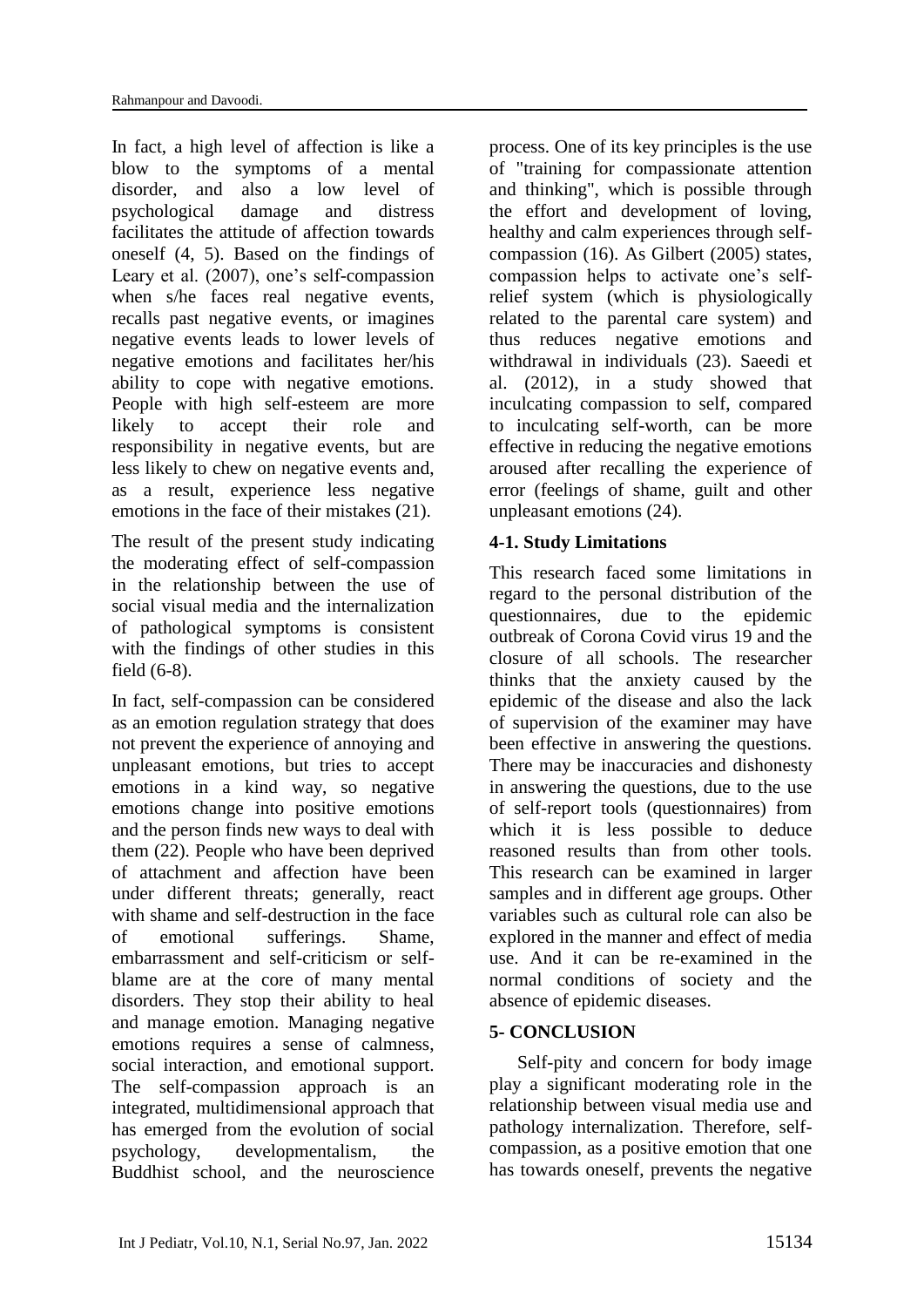consequences of self-judgment, isolation, and rumination, which all can cause and internalize serious psychological damages. It should be noted that self-compassion is different from self-pity, in which the individual has a wide range of concerns and sufferings. Compassion is a structure in which people do not avoid or suppress their painful feelings, but have a compassionate attitude towards themselves, while being aware of their painful thoughts. The compassionately aware and conscious person realizes that unhappiness, failure and shortcomings are part of the general characteristic of all human beings and he is one of them. He concludes that kindness and compassion are valuable, so he can better provide the healthy emotion he needs without any fear of condemnation, and this gives the person the opportunity to better understand himself and correct his thoughts, emotions and maladaptive behaviors.

Due to the fact that the currently common improper use of visual media can cause pathological symptoms and their internalization, there is a paramount importance for investigating and enhancing variables such as selfcompassion which can act as a barrier to prevent mental disorders.

# **6- REFERENCES**

1. Pantic I. Online social networking and mental health. Cyberpsychology, Behavior, and Social Networking. 2014 Oct 1; 17(10):652-7.

2. Wegmann E, Brand M. A narrative overview about psychosocial characteristics as risk factors of a problematic social networks use. Current Addiction Reports. 2019 Dec 1; 6(4):402- 9.

3. Lathren C, Bluth K, Park J. Adolescent self-compassion moderates the relationship between perceived stress and internalizing symptoms. Personality and individual differences. 2019 Jun 1; 143:36-41.

4. Cleare S, Gumley A, Cleare CJ, O'Connor RC. An investigation of the factor structure of the Self-Compassion Scale. Mindfulness. 2018 Apr 1; 9(2):618- 28.

5. Linardon J, Susanto L, Tepper H, Fuller-Tyszkiewicz M. Self-compassion as a moderator of the relationships between shape and weight overvaluation and eating disorder psychopathology, psychosocial impairment, and psychological distress. Body Image. 2020 Jun 1; 33:183-9.

6. Kelly ME, Duff H, Kelly S, Power JE, Brennan S, Lawlor BA, Loughrey DG. The impact of social activities, social networks, social support and social relationships on the cognitive functioning of healthy older adults: a systematic review. Systematic reviews. 2017 Dec 1; 6(1):259.

7. Lozano Blasco R, Latorre Cosculluela C, Quílez Robres A. Social network addiction and its impact on anxiety level among university students. Sustainability. 2020 Jan; 12(13):5397.

8. Anari A, Mazaheri MA, Tahmasian K. Life Satisfaction, Internalizing and Externalizing Disorders in Social Networks Users and Non-Users.

9. Ahn JJ, Choi EK, Joung HW. Building Brand Loyalty through a Facebook Fan Page in the Hotel Industry: Exploring the Moderating Role of Gender. Culinary Science & Hospitality Research. 2019 Sep; 25(9):23-37.

10. Grieve R. unpacking the characteristics of Snapchat users: A preliminary investigation and an agenda for future research. Computers in Human Behavior. 2017 Sep 1; 74:130-8.

11. Maples-Keller JL, Bunnell BE, Kim SJ, Rothbaum BO. The use of virtual reality technology in the treatment of anxiety and other psychiatric disorders. Harvard review of psychiatry. 2017 May; 25(3):103.